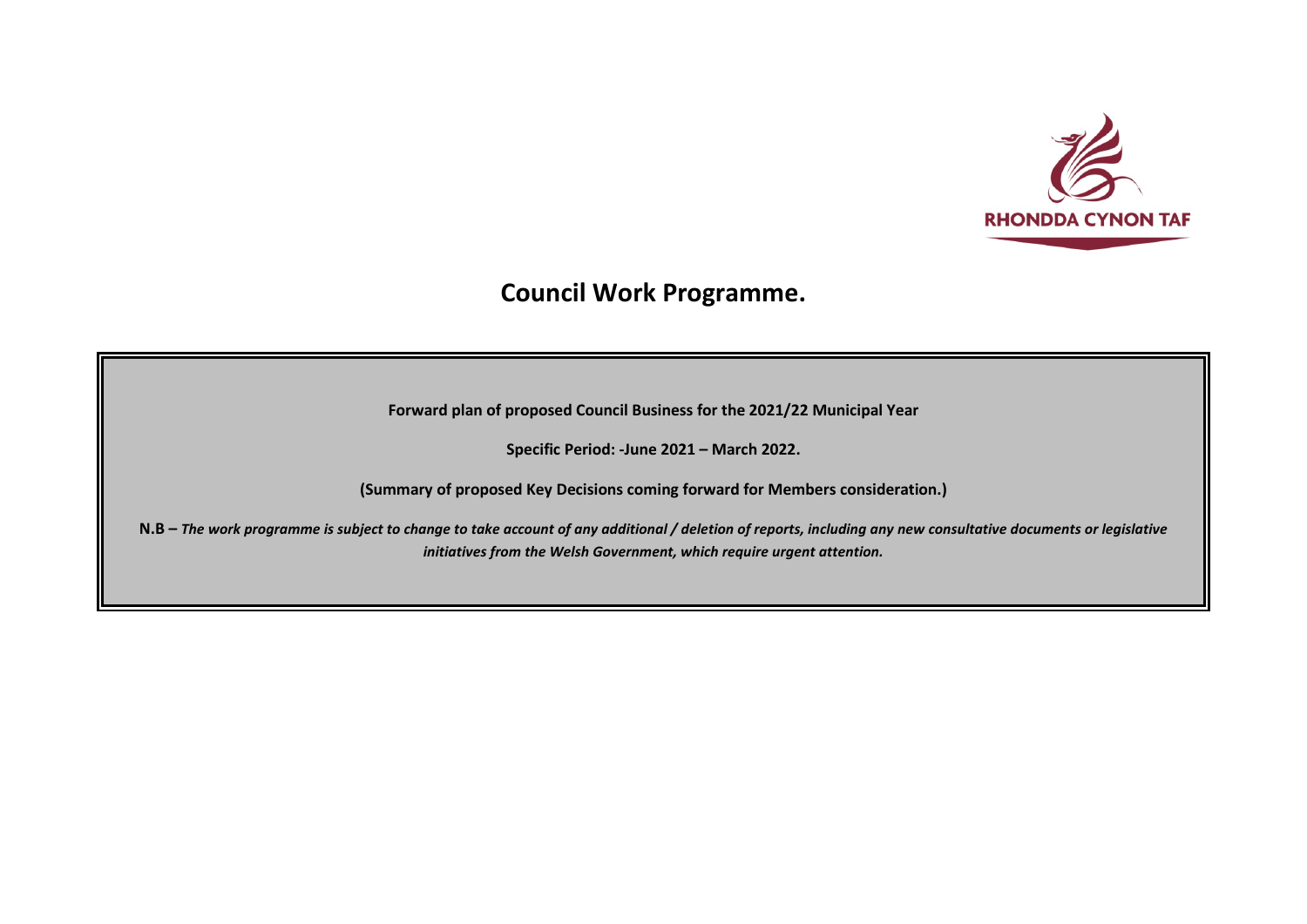| <b>Key Decision</b> | <b>Brief Outline</b> | Responsible Officer | Open / Exempt | Consultation undertaken prior |
|---------------------|----------------------|---------------------|---------------|-------------------------------|
|                     |                      |                     | Report        | to Decision being made?       |

| ***                                                                                                                                                                                        |                                                                                                                                                                                                                                                                                                                         |                                                                                        |      |          |
|--------------------------------------------------------------------------------------------------------------------------------------------------------------------------------------------|-------------------------------------------------------------------------------------------------------------------------------------------------------------------------------------------------------------------------------------------------------------------------------------------------------------------------|----------------------------------------------------------------------------------------|------|----------|
| <b>JUNE</b>                                                                                                                                                                                |                                                                                                                                                                                                                                                                                                                         |                                                                                        |      | 30.06.21 |
| Invitation to the Cwm Taf<br>Morgannwg University Health<br><b>Board</b>                                                                                                                   | To receive representatives from the Cwm Taf<br>Morgannwg University Health Board                                                                                                                                                                                                                                        | <b>Cwm Taf Morgannwg UHB</b>                                                           | Open |          |
| <b>Council Work Programme</b>                                                                                                                                                              | To receive the Draft Council Work Programme for the<br>2021-22 Municipal Year.                                                                                                                                                                                                                                          | Service Director, Democratic<br>Services & Communication                               | Open |          |
| <b>Urgent Executive Decisions</b>                                                                                                                                                          | To present, for Members' information an overview of<br>the Urgent Decisions taken forward by the Cabinet<br>Committee and the Urgent Key Officer Delegated<br>Decisions taken forward outside of the Cabinet<br>Committee during the period January - May 2021.                                                         | Service Director, Democratic<br>Services & Communication                               | Open | Cabinet  |
| Review of the Electoral<br>arrangements for the County<br>Borough of Rhondda Cynon Taf<br>by the Local Democracy and<br><b>Boundary Commission for</b><br><b>Wales and Welsh Ministers</b> | To provide the opportunity for members to consider<br>the decision of the Welsh Minister for Finance & Local<br>Government in respect of the recommendations of<br>the Local Democracy and Boundary Commission<br>Wales, as set out in the written statement tabled at<br>the Senedd on the 24 <sup>th</sup> June 2021. | Service Director, Democratic<br>Services & Communication<br>Director of Legal Services |      |          |
|                                                                                                                                                                                            |                                                                                                                                                                                                                                                                                                                         |                                                                                        |      |          |
|                                                                                                                                                                                            |                                                                                                                                                                                                                                                                                                                         |                                                                                        |      |          |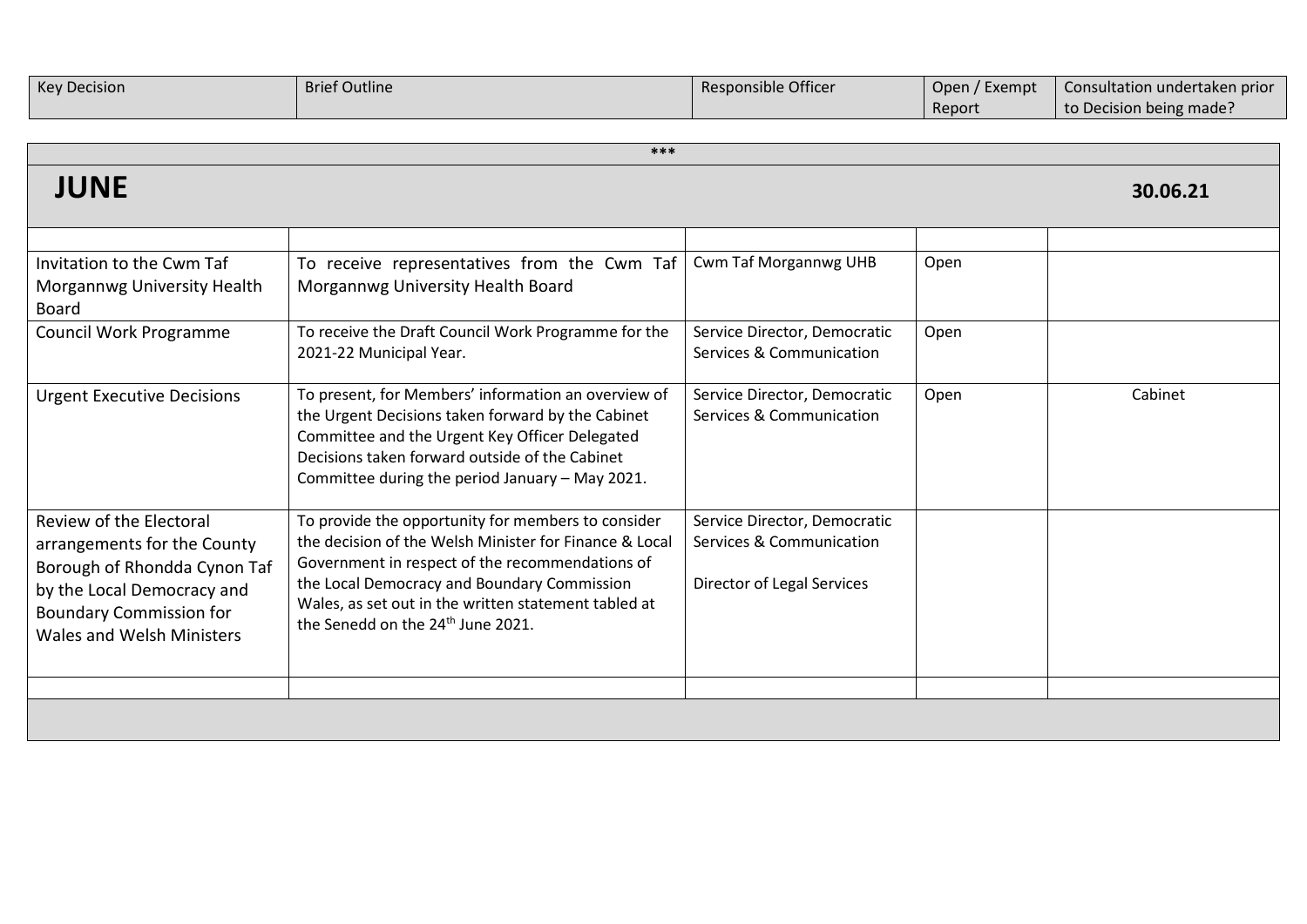| <b>Key Decision</b> | <b>Brief Outline</b> | <b>Responsible Officer</b> | Open / Exempt | <b>Consultation undertaken prior</b> |
|---------------------|----------------------|----------------------------|---------------|--------------------------------------|
|                     |                      |                            | Report        | to Decision being made?              |

| III <sub>1</sub> |          |
|------------------|----------|
|                  | 14.07.21 |
| JULI             |          |

| <b>Annual Treasury Management</b><br>Review 2020/21       | To provide Members with information on:<br>• the Council's Treasury Management activity during<br>2020/21; and<br>• the actual Prudential and Treasury Indicators for<br>2020/21<br>As statutory required                        | Director of Finance & Digital<br>Services.                                     | Open   |                                                          |
|-----------------------------------------------------------|----------------------------------------------------------------------------------------------------------------------------------------------------------------------------------------------------------------------------------|--------------------------------------------------------------------------------|--------|----------------------------------------------------------|
| The Council's Senior Management<br>structure              | To consider the report on the Council's Senior<br>Management structure.                                                                                                                                                          | Joint report of the Chief<br>Executive & Director of<br><b>Human Resources</b> | Exempt |                                                          |
| Chief Officer VER & Redundancy<br>Packages                | Following a recommendation from the Council's<br>Voluntary Early Retirement (VER) Panel to obtain<br>Council approval for a Chief Officer severance package<br>in accordance with the Council's approved Pay Policy<br>statement | Joint report of the Chief<br>Executive & Director of<br><b>Human Resources</b> | Open   | <b>Voluntary Early</b><br>Retirement/Redundancy<br>Panel |
| Review of the Council's Pay &<br><b>Grading Structure</b> |                                                                                                                                                                                                                                  | Joint report of the Chief<br>Executive & Director of<br><b>Human Resources</b> | Open   |                                                          |
|                                                           |                                                                                                                                                                                                                                  |                                                                                |        |                                                          |
| $***$                                                     |                                                                                                                                                                                                                                  |                                                                                |        |                                                          |
|                                                           |                                                                                                                                                                                                                                  |                                                                                |        |                                                          |
| A I I A I I A                                             |                                                                                                                                                                                                                                  |                                                                                |        |                                                          |

## **AUGUST – RECESS**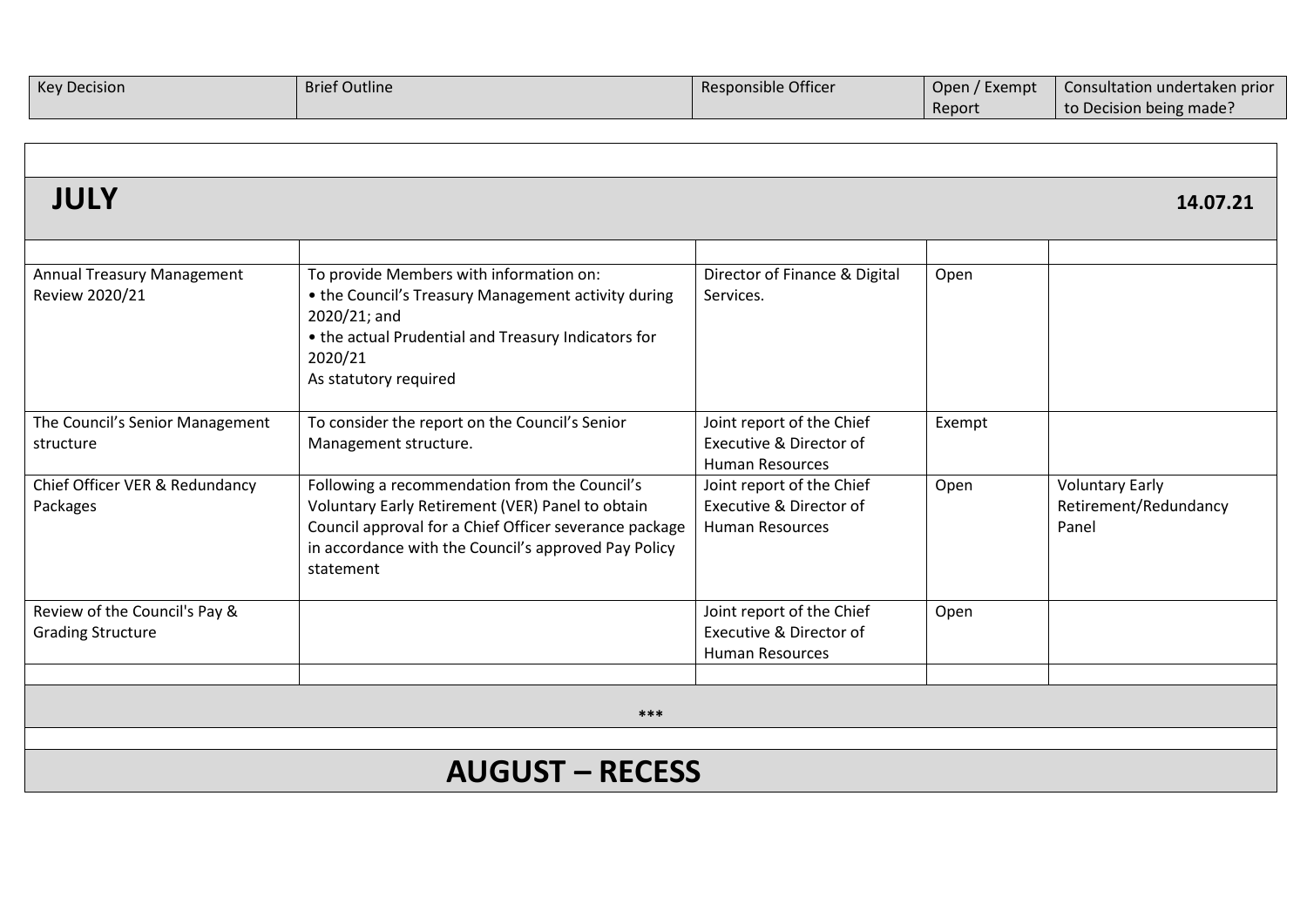| <b>Key Decision</b> | <b>Brief Outline</b> | Responsible Officer | Open / Exempt | Consultation undertaken prior |
|---------------------|----------------------|---------------------|---------------|-------------------------------|
|                     |                      |                     | Report        | to Decision being made?       |

┍

| <b>SEPTEMBER</b>                                                                                  |                                                                                                                                                                                                                                                                              |                                                                                           |      | 29.09.21                                    |
|---------------------------------------------------------------------------------------------------|------------------------------------------------------------------------------------------------------------------------------------------------------------------------------------------------------------------------------------------------------------------------------|-------------------------------------------------------------------------------------------|------|---------------------------------------------|
| 2023 Review of Parliamentary<br>Constituencies by the Boundary<br><b>Commission for Wales</b>     | To receive an update on the Rhondda Cynon Taf CBC<br>Electoral Review undertaken by the Local Democracy<br>and Boundary Commission for Wales (following any<br>Order which may be made by Welsh Ministers<br>following receipt of the Commission's Final<br>Recommendations) | Director of Legal<br>Services/Service Director<br>Democratic Services &<br>Communications | Open | <b>Overview &amp; Scrutiny</b><br>Committee |
| Medium Term Financial Plan -<br>Update                                                            | To provide Members with an update on the Medium<br>Term Financial Plan for 2021/22 - 2024/2025                                                                                                                                                                               | Director of Finance & Digital<br>Services.                                                | Open | Cabinet                                     |
| <b>Council Investment Priorities</b>                                                              | To consider any potential investment opportunities                                                                                                                                                                                                                           | Director of Finance & Digital<br>Services.                                                | Open | Cabinet                                     |
| Rhondda Cynon Taf CBC 2020/21<br><b>Statement of Accounts and External</b><br><b>Audit Report</b> | To consider the Council's Annual Accounts and the<br>report of Audit Wales                                                                                                                                                                                                   | Director of finance & Digital<br>Services                                                 | Open |                                             |
| Changes to Membership Report                                                                      |                                                                                                                                                                                                                                                                              | Service Director Democratic<br>Services & Communications                                  | Open |                                             |
| Flood Alleviation Overview &<br>Progress Report                                                   | To receive the Flood Alleviation Overview & Progress<br>Report                                                                                                                                                                                                               | Service Director Frontline<br><b>Services</b>                                             | Open |                                             |
| ***                                                                                               |                                                                                                                                                                                                                                                                              |                                                                                           |      |                                             |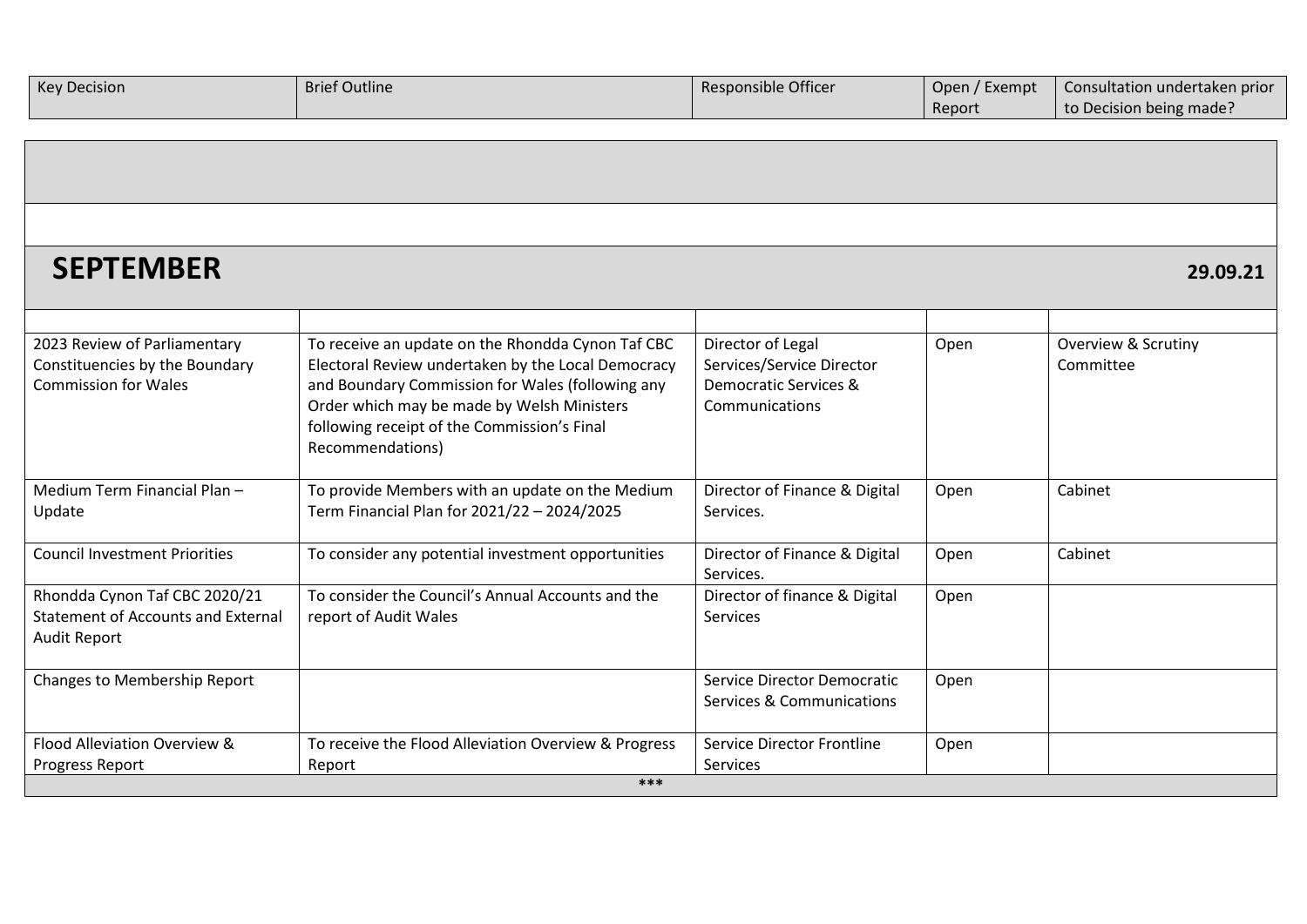| <b>Key Decision</b> | <b>Brief Outline</b> | Responsible Officer | Open / Exempt | $\sqrt{2}$ Consultation undertaken prior |
|---------------------|----------------------|---------------------|---------------|------------------------------------------|
|                     |                      |                     | Report        | to Decision being made?                  |

| <b>OCTOBER</b>                                                                           | 20.10.21                                                                                                                                                                                                                      |                                                                                           |      |                                              |
|------------------------------------------------------------------------------------------|-------------------------------------------------------------------------------------------------------------------------------------------------------------------------------------------------------------------------------|-------------------------------------------------------------------------------------------|------|----------------------------------------------|
| <b>Council Tax Discounts</b>                                                             | To receive the report providing Members with<br>proposals in respect of Council Tax discounts                                                                                                                                 | Director of Finance & Digital<br>Services.                                                |      |                                              |
| Council's Draft Corporate<br>Performance Report 2021/22                                  | To provide Members with the Council's Corporate<br>Performance Report.                                                                                                                                                        | <b>Chief Executive</b>                                                                    | Open | Cabinet / Finance &<br>Performance Committee |
| Response to the Boundary<br><b>Commission for Wales' Initial</b><br>Proposals            | To receive the response from the Overview & Scrutiny<br>Committee following referral by Council on the 29 <sup>th</sup><br>September 2021 of the initial proposals of the<br>Boundary Commission for Wales.                   | Director of Legal<br>Services/Service Director<br>Democratic Services &<br>Communications |      | <b>Overview &amp; Scrutiny</b><br>Committee  |
| Review of Regulation, Awareness<br>and Enforcement of Flood and<br>Water Legislation     | To receive the report of the Director of Frontline<br>services advising Members of the review of the<br>regulation, awareness and enforcement of flood and<br>water legislation within the Council following Storm<br>Dennis. | Director of Frontline Services                                                            |      | Cabinet                                      |
| Appointment of additional Lay<br>Members onto the Governance &<br><b>Audit Committee</b> | To consider the process for appointments to the<br>Governance & Audit Committee to satisfy<br>requirements of the Local Government and Elections<br>(Wales) Act 2021 (in advance of $5th$ May 2022)                           | <b>Service Director Democratic</b><br><b>Services &amp; Communications</b>                | Open |                                              |
| Access & Engagement Improvements<br>within Democracy                                     | To provide Members with an update in respect of the<br>arrangements to enable the broadcasting of<br>committee meetings and the ability to operate<br>through a hybrid approach                                               | Service Director, Democratic<br>Services & Communication                                  | Open |                                              |
| <b>Urgent Executive Decisions</b>                                                        | To present, for Members' information an overview of<br>the Urgent Decisions taken forward by the Cabinet                                                                                                                      | Service Director, Democratic<br>Services & Communication                                  | Open | Cabinet                                      |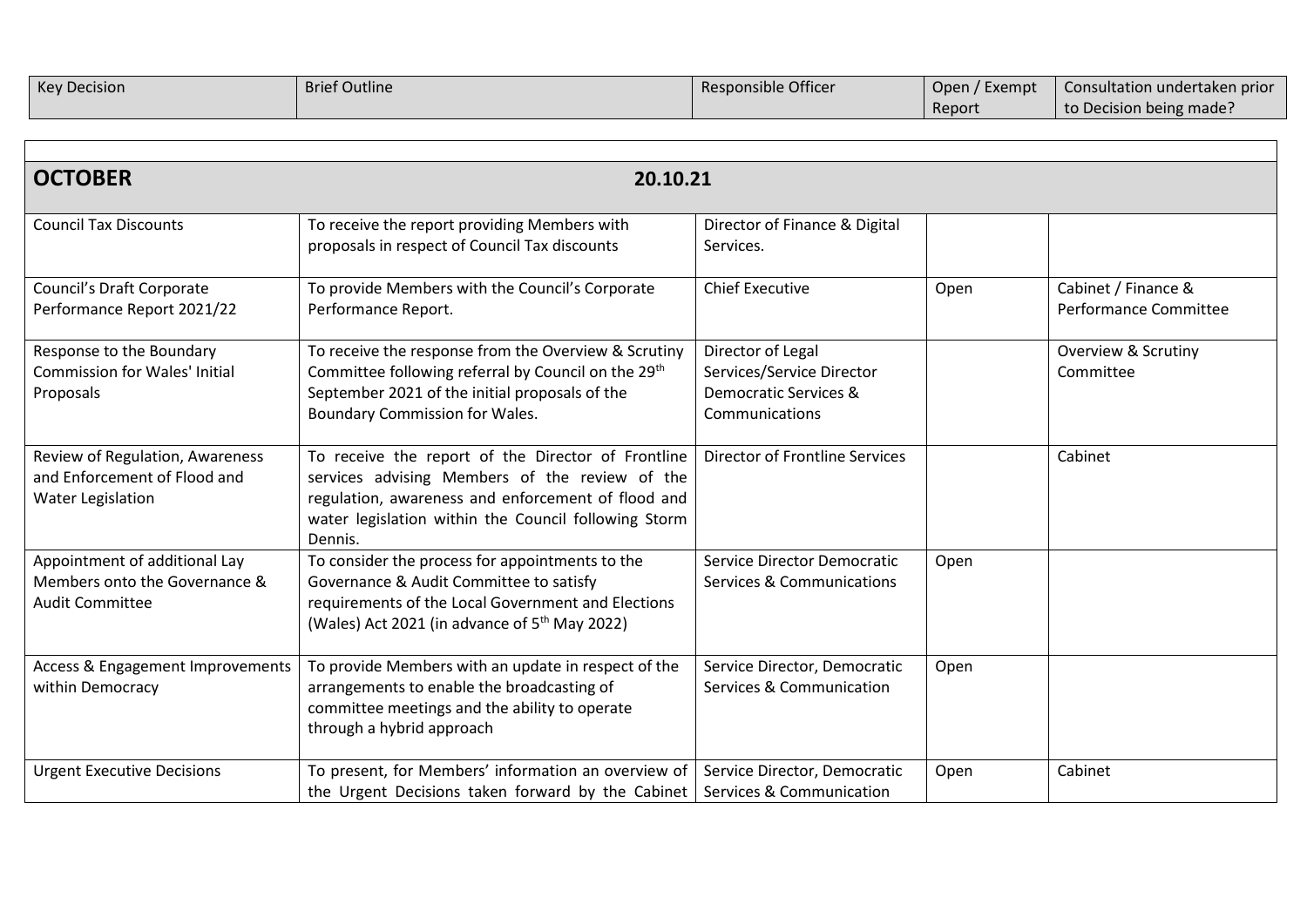| <b>Key Decision</b> | <b>Brief Outline</b> | Responsible Officer | Open / Exempt | Consultation undertaken prior |
|---------------------|----------------------|---------------------|---------------|-------------------------------|
|                     |                      |                     | Report        | to Decision being made?       |

|     | Committee and the Urgent Key Officer Delegated<br>Decisions taken forward outside of the Cabinet<br>Committee during the period July - September 2021. |  |  |  |
|-----|--------------------------------------------------------------------------------------------------------------------------------------------------------|--|--|--|
|     |                                                                                                                                                        |  |  |  |
| *** |                                                                                                                                                        |  |  |  |
|     |                                                                                                                                                        |  |  |  |

## **NOVEMBER 24.11.21**

| Freedom of the Borough            | To award the Freedom of the Borough following       | Service Director, Democratic    | Open | Freedom of the Borough |
|-----------------------------------|-----------------------------------------------------|---------------------------------|------|------------------------|
|                                   | endorsement of the FOB Working Group                | Services & Communication        |      | Working Group.         |
|                                   | recommendations                                     |                                 |      |                        |
|                                   |                                                     |                                 |      |                        |
| Wales Pension Partnership (WPP) - | To consider details of proposed amendments to the   | Director of Finance and Digital | Open |                        |
| Inter Authority Agreement         | Wales Pension Partnership (WPP) Inter Authority     | Services                        |      |                        |
|                                   | Agreement (IAA)                                     |                                 |      |                        |
|                                   |                                                     |                                 |      |                        |
| Rhondda Cynon Taf Pension Fund    | To consider the RCT Pension Fund Annual Accounts    | Director of Finance and Digital | Open |                        |
| 2020/21 Statement of Accounts and | and the report of Audit Wales                       | Services                        |      |                        |
| <b>External Audit Report</b>      |                                                     |                                 |      |                        |
|                                   |                                                     |                                 |      |                        |
| 2021-22 Mid-Year                  | To provide Members with information on:             | Director of Finance & Digital   | Open |                        |
| <b>Treasury Management</b>        | • The Council's Treasury Management activity during | Services.                       |      |                        |
| <b>Stewardship Report</b>         | the first 6 months of 2021-2022 and                 |                                 |      |                        |
|                                   | • Prudential and Treasury Indicators for the same   |                                 |      |                        |
|                                   | period.                                             |                                 |      |                        |
|                                   |                                                     |                                 |      |                        |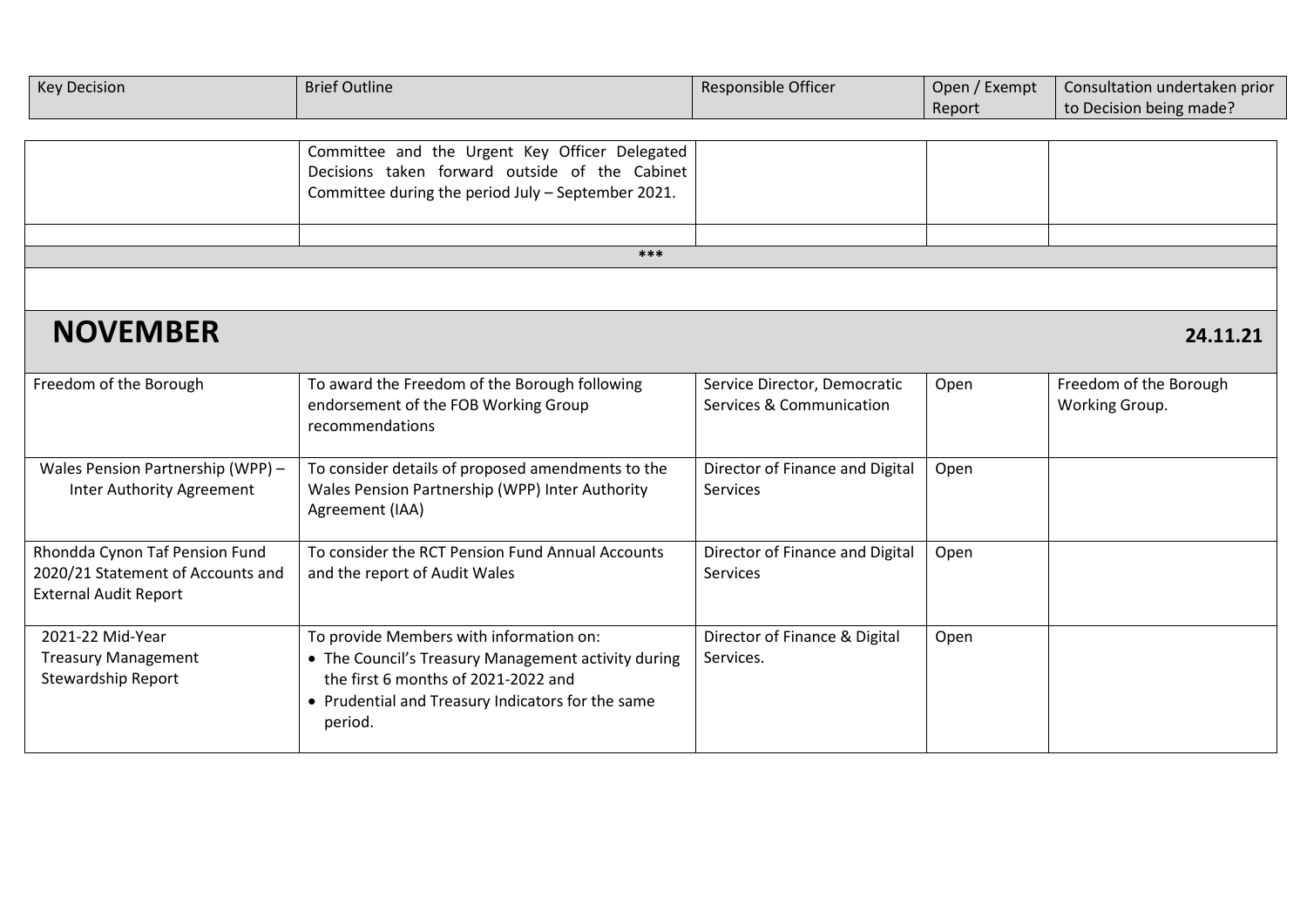| <b>Key Decision</b>                                                                                                          | <b>Brief Outline</b>                                                                                                                                                                                                                                           | Responsible Officer                                                         | Open / Exempt<br>Report | Consultation undertaken prior<br>to Decision being made?                                                                                                                       |  |
|------------------------------------------------------------------------------------------------------------------------------|----------------------------------------------------------------------------------------------------------------------------------------------------------------------------------------------------------------------------------------------------------------|-----------------------------------------------------------------------------|-------------------------|--------------------------------------------------------------------------------------------------------------------------------------------------------------------------------|--|
| Invitation to the Cwm Taf<br>Morgannwg University Health<br><b>Board</b>                                                     | To receive representatives from the Cwm Taf<br>Morgannwg University Health Board                                                                                                                                                                               | <b>Cwm Taf Morgannwg UHB</b>                                                | Open                    |                                                                                                                                                                                |  |
| <b>DECEMBER</b><br>15.12.21                                                                                                  |                                                                                                                                                                                                                                                                |                                                                             |                         |                                                                                                                                                                                |  |
| Diversity in Democracy                                                                                                       | To provide Members with a draft Diversity Declaration<br>for comment and approval, following the decision<br>taken by the Council at its extra-ordinary meeting to<br>become a Diverse Council                                                                 | Service Director Democratic<br><b>Services &amp; Communications</b>         | Open                    | <b>Democratic Services</b><br>Committee                                                                                                                                        |  |
| Annual Reports 2020/21                                                                                                       | To provide Council with the Annual Reports of the<br>following Committees for the Municipal Year 2020/21:<br><b>Democratic Services Committee</b><br>Governance & Audit Committee                                                                              | Service Director Democratic<br><b>Services &amp; Communications</b>         | Open                    | <b>Democratic Services</b><br>Committee<br>Governance & Audit<br>Committee                                                                                                     |  |
|                                                                                                                              |                                                                                                                                                                                                                                                                |                                                                             |                         |                                                                                                                                                                                |  |
| <b>JANUARY</b><br>19.01.22                                                                                                   |                                                                                                                                                                                                                                                                |                                                                             |                         |                                                                                                                                                                                |  |
| Council Revenue Budget 2022/23 -<br><b>Provisional Local Government</b><br>Settlement<br><b>Council Tax Reduction Scheme</b> | This report provides Members with information in<br>respect of the 2022/2023 Provisional Local<br>Government Settlement (Subject to timing of WG<br>announcements on the Local Government Settlement)<br>The need to consider whether to revise or replace the | Director of Finance & Digital<br>Services.<br>Director of Finance & Digital | Open<br>Open            | The Finance and Performance<br>Scrutiny Committee, in line<br>with its Terms of Reference, is<br>a consultee as part of the<br>Council's overall consultation<br>arrangements. |  |
|                                                                                                                              | Council existing Council Tax Reduction Scheme (CTRS)                                                                                                                                                                                                           | Services.                                                                   |                         |                                                                                                                                                                                |  |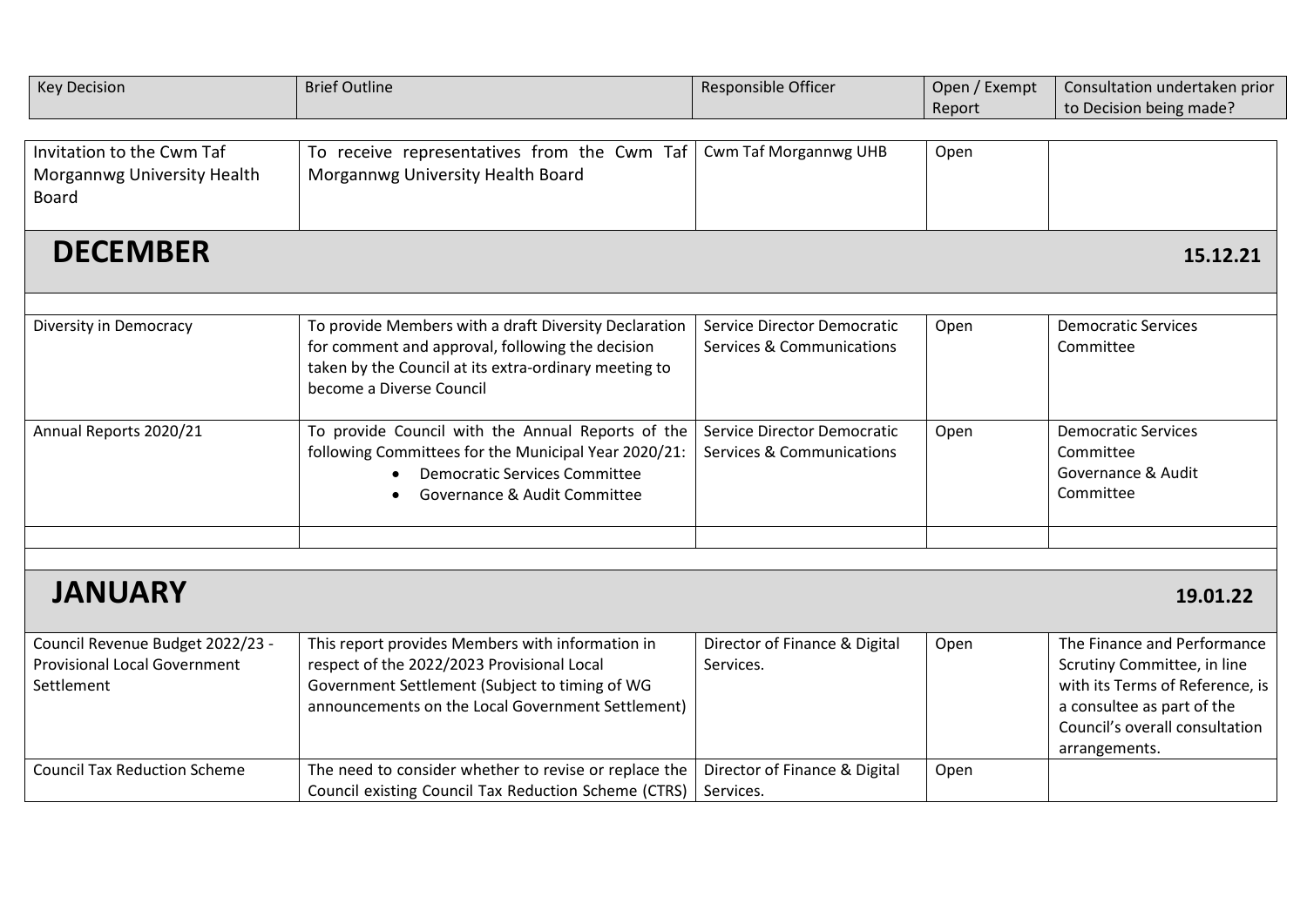| <b>Key Decision</b>                                                                                        | <b>Brief Outline</b>                                                                                                                                                                                                                                                    | Responsible Officer                                                 | Open / Exempt<br>Report | Consultation undertaken prior<br>to Decision being made? |
|------------------------------------------------------------------------------------------------------------|-------------------------------------------------------------------------------------------------------------------------------------------------------------------------------------------------------------------------------------------------------------------------|---------------------------------------------------------------------|-------------------------|----------------------------------------------------------|
|                                                                                                            | and the requirement to adopt a scheme by 31 <sup>st</sup> January<br>2022.                                                                                                                                                                                              |                                                                     |                         |                                                          |
| Welsh Church Act Annual Report                                                                             | To approve the statement of Accounts for the Welsh<br>Church Act Fund for the financial year ended 31st<br>March 2021, as statutory required.                                                                                                                           | Director of Finance & Digital<br>Services.                          | Open                    | <b>Audit Committee</b>                                   |
| <b>Urgent Executive Decisions</b>                                                                          | To present, for Members' information an overview of<br>the Urgent Decisions taken forward by the Cabinet<br>Committee and the Urgent Key Officer Delegated<br>Decisions taken forward outside of the Cabinet<br>Committee during the period October - December<br>2021. | Service Director, Democratic<br>Services & Communication            | Open                    | Cabinet                                                  |
| Scrutiny Updates-Development of<br>future transport infrastructure in<br>response to the South Wales Metro | To receive the Scrutiny recommendations/updates on<br>the Notices of Motion                                                                                                                                                                                             | Service Director Democratic<br><b>Services &amp; Communications</b> |                         | Overview &<br>Scrutiny<br>Committee                      |
| Audit Wales - Annual Audit Summary<br>2021 (Rhondda Cynon Taf County<br>Borough Council)                   | To receive the report from Audit Wales                                                                                                                                                                                                                                  | <b>Audit Wales</b>                                                  |                         |                                                          |
| $***$                                                                                                      |                                                                                                                                                                                                                                                                         |                                                                     |                         |                                                          |
| <b>FEBRUARY</b>                                                                                            |                                                                                                                                                                                                                                                                         |                                                                     |                         | 09.02.22                                                 |
| Leaders Annual Debate                                                                                      | To receive & participate in the Leaders Annual Debate                                                                                                                                                                                                                   | Leader of the Council                                               | Onen                    |                                                          |

| Debate<br>.eadei<br>Annual | 'o receive .<br>rs Annual Debate<br>Leaders<br>a & participate in the ' | Council<br>Leader of the | Open |  |
|----------------------------|-------------------------------------------------------------------------|--------------------------|------|--|
|----------------------------|-------------------------------------------------------------------------|--------------------------|------|--|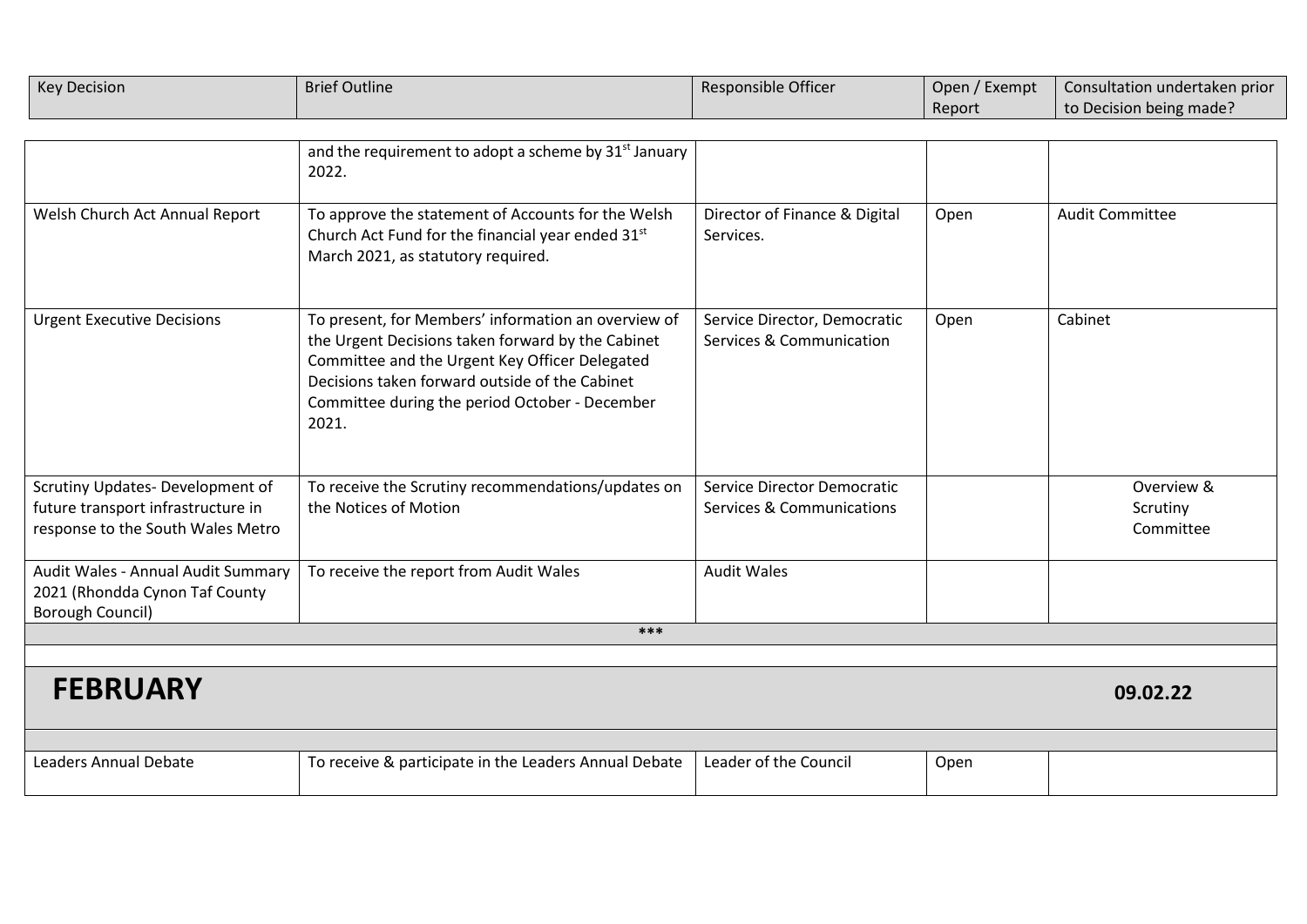| <b>Key Decision</b>                     | <b>Brief Outline</b>                                                                                                                                                                                                      | Responsible Officer                                                                                              | Open / Exempt<br>Report | Consultation undertaken prior<br>to Decision being made? |
|-----------------------------------------|---------------------------------------------------------------------------------------------------------------------------------------------------------------------------------------------------------------------------|------------------------------------------------------------------------------------------------------------------|-------------------------|----------------------------------------------------------|
|                                         |                                                                                                                                                                                                                           |                                                                                                                  |                         |                                                          |
| Member's Memorandum of<br>Understanding | To provide Members with a draft Memorandum of<br>Understanding for comment and approval.                                                                                                                                  | Joint report of the Director of<br>Legal Services & Service<br>Director, Democratic Services<br>& Communication. |                         |                                                          |
|                                         |                                                                                                                                                                                                                           |                                                                                                                  |                         |                                                          |
|                                         | ***                                                                                                                                                                                                                       |                                                                                                                  |                         |                                                          |
|                                         |                                                                                                                                                                                                                           |                                                                                                                  |                         |                                                          |
| <b>MARCH</b>                            |                                                                                                                                                                                                                           |                                                                                                                  |                         | 02.03.22 / 09.03.22                                      |
| <b>Revenue Budget Strategy</b>          | To provide information to Members in respect of<br>the Council's Revenue Budget, together with the<br>level of Council Tax, for the year ending 31st<br>March 2023.                                                       | Director of Finance & Digital<br>Services.                                                                       | Open                    | <b>Finance and Performance</b><br>Scrutiny<br>Cabinet    |
| <b>Council Tax Resolution</b>           | To provide Members with the details of the<br>calculation of the Authority's Council Tax for the<br>financial year ending 31st March 2023 prior to<br>passing the necessary statutory resolutions                         | Director of Finance & Digital<br>Services.                                                                       | Open                    | Cabinet                                                  |
| Capital Programme                       | To set out the Council's proposed Capital<br>Programme for 2022-23 to 2024-25, following<br>confirmation of the local government settlement<br>for 2022-23.                                                               | Director of Finance & Digital<br>Services.                                                                       | Open                    | Cabinet                                                  |
| <b>Treasury Management Strategy</b>     | To provide Members with information in respect of<br>treasury Management Strategy, Incorporating<br>Investment Strategy, Treasury Management indicators<br>and minimum revenue provision (&MRP Statement<br>for 2022/23.) | Director of Finance & Digital<br>Services.                                                                       | Open                    | Finance & Performance                                    |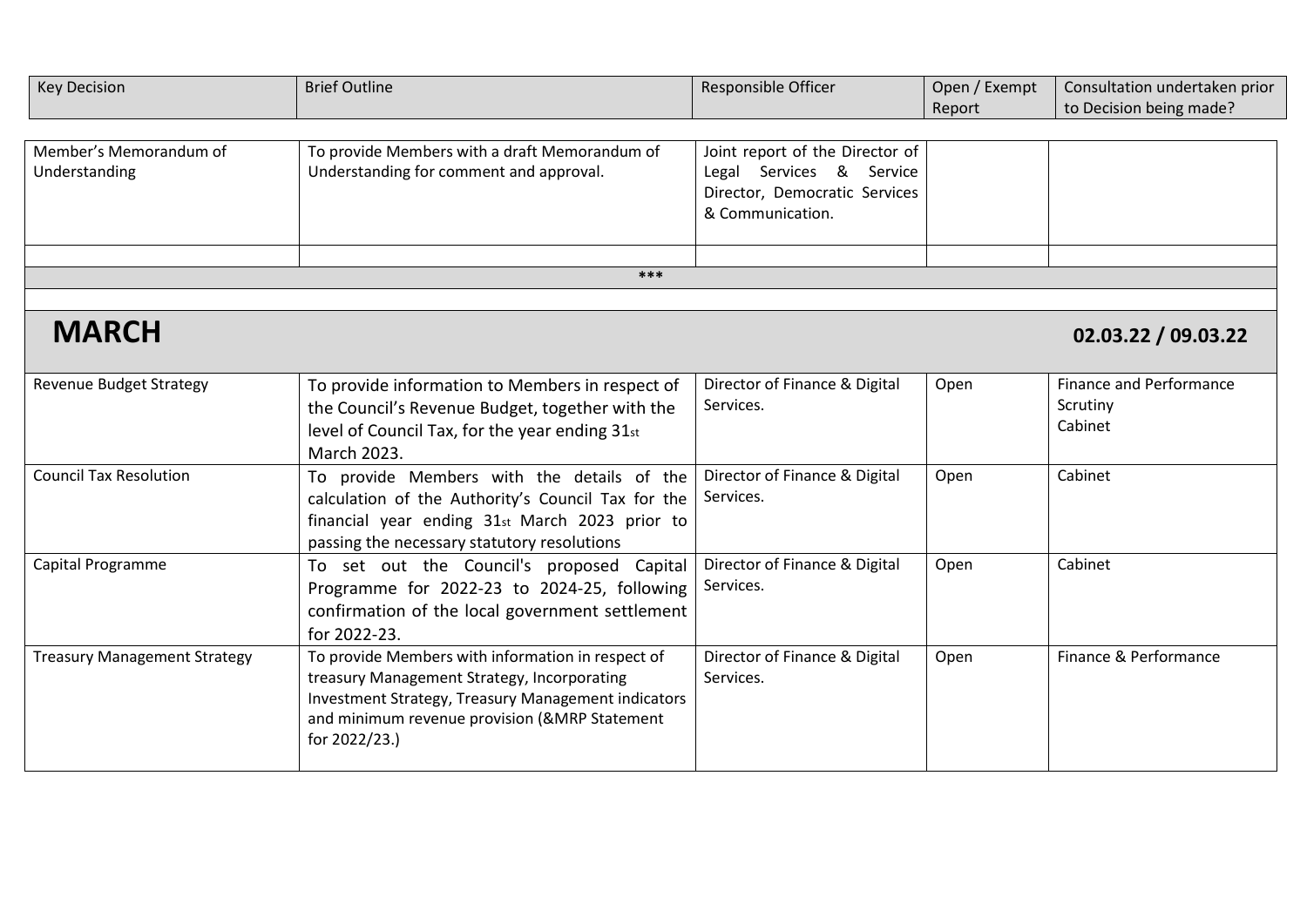| <b>Key Decision</b>                     | <b>Brief Outline</b>                                                                                               | Responsible Officer                                       | Open / Exempt | Consultation undertaken prior               |
|-----------------------------------------|--------------------------------------------------------------------------------------------------------------------|-----------------------------------------------------------|---------------|---------------------------------------------|
|                                         |                                                                                                                    |                                                           | Report        | to Decision being made?                     |
|                                         |                                                                                                                    |                                                           |               |                                             |
| Capital Strategy Report 2022/23         | To receive the Capital Strategy 2022/23 incorporating                                                              | Director of Finance & Digital                             | Open          |                                             |
|                                         | prudential indicators.                                                                                             | Services.                                                 |               |                                             |
| Revised Local Development Plan          | To consider the Revised LDP 2020-2030                                                                              | Director of Prosperity,                                   |               |                                             |
| (RLDP) 2020-2030                        |                                                                                                                    | Development                                               |               | Cabinet                                     |
|                                         |                                                                                                                    |                                                           |               |                                             |
| The Council's Pay Policy Statement      | To provide Members with information in respect                                                                     | Director of Human Resources                               | Open          |                                             |
|                                         | of the Council's 2022-2023 Pay Policy Statement                                                                    |                                                           |               |                                             |
|                                         |                                                                                                                    | Director of Legal Services                                |               |                                             |
|                                         | ***                                                                                                                |                                                           |               |                                             |
|                                         |                                                                                                                    |                                                           |               |                                             |
|                                         |                                                                                                                    |                                                           |               |                                             |
|                                         | MISCELLANEOUS (the following items to be considered as and when appropriate / necessary during the Municipal Year) |                                                           |               |                                             |
|                                         |                                                                                                                    |                                                           |               |                                             |
| <b>Local Government &amp; Elections</b> |                                                                                                                    |                                                           |               |                                             |
| (Wales) Act                             | To receive updates on the proposals contained within<br>the 'Local Government & Elections (Wales) Act'             | Service Director, Democratic<br>Services & Communication. | Open          | <b>Overview &amp; Scrutiny</b><br>Committee |
|                                         |                                                                                                                    |                                                           |               |                                             |
| Changes to Committee Membership         | To consider the changes to Committee Memberships                                                                   | Service Director, Democratic                              | Open          |                                             |
|                                         | as advised                                                                                                         | Services & Communication                                  |               |                                             |
|                                         |                                                                                                                    |                                                           |               |                                             |
| <b>Resettlement Grants</b>              | To consider the resettlement grants in support of the                                                              | Director of Finance & Digital                             | Open          |                                             |
|                                         | <b>Resettlement Schemes</b>                                                                                        | Services/Director of Legal                                |               |                                             |
|                                         |                                                                                                                    | <b>Services</b>                                           |               |                                             |
| <b>Welsh Government Consultations</b>   | To consider the Council's response to relevant Welsh                                                               | Director of Legal Services ;                              | Open          |                                             |
|                                         | <b>Government Consultations</b>                                                                                    |                                                           |               |                                             |
|                                         |                                                                                                                    | Service Director, Democratic                              |               |                                             |
|                                         |                                                                                                                    | Services & Communication                                  |               |                                             |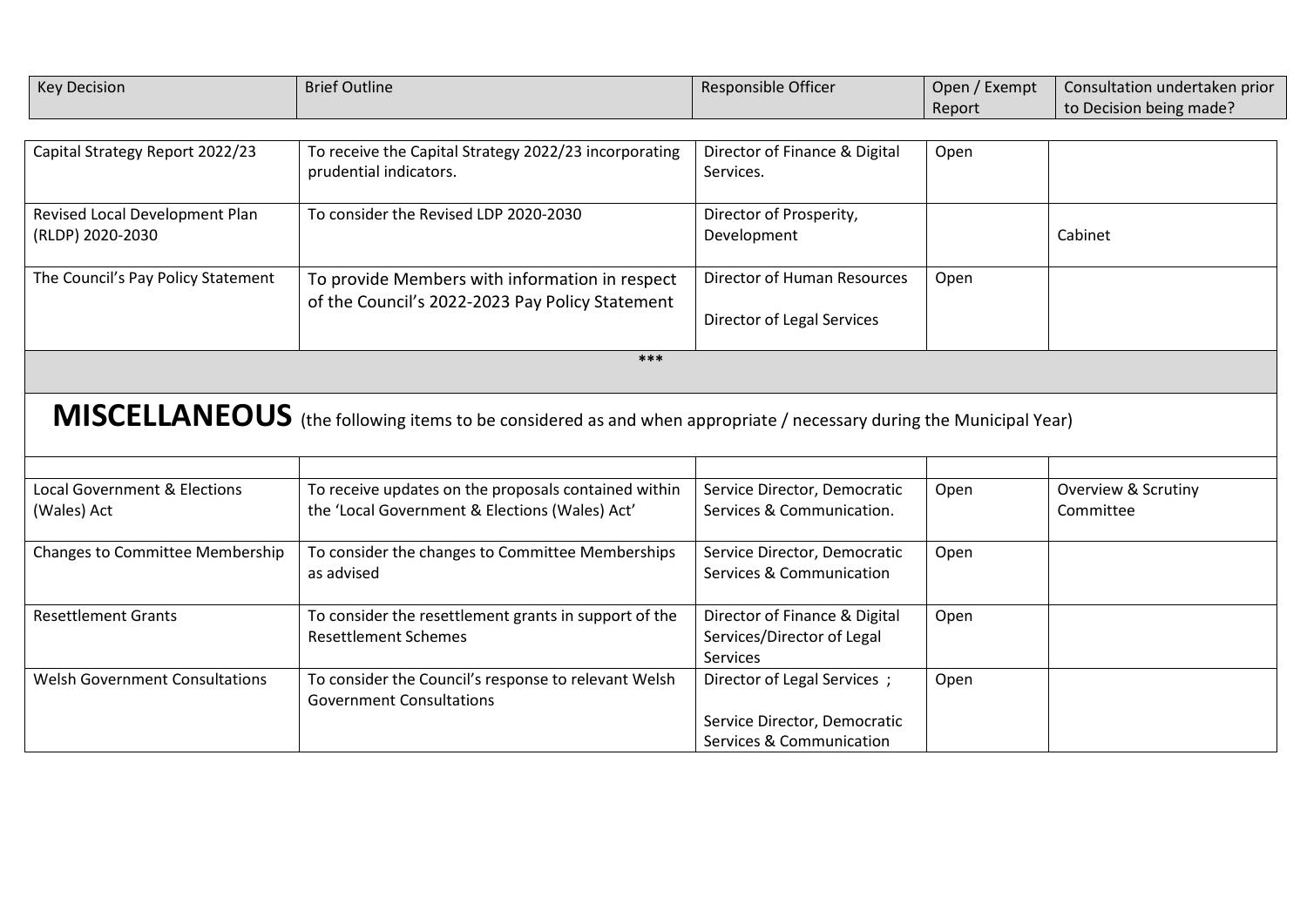| <b>Key Decision</b>                         | <b>Brief Outline</b>                                                                                                                                                                                  | Responsible Officer                                                 | Open / Exempt<br>Report | Consultation undertaken prior<br>to Decision being made? |
|---------------------------------------------|-------------------------------------------------------------------------------------------------------------------------------------------------------------------------------------------------------|---------------------------------------------------------------------|-------------------------|----------------------------------------------------------|
| Climate Change                              | To receive an update from the Climate Change<br>Champion and Officer in respect of the Climate<br><b>Change Steering Group</b>                                                                        | Climate Change                                                      | Open                    |                                                          |
| <b>Public Questions &amp; Presentations</b> | To receive public questions & presentations                                                                                                                                                           | Service Director, Democratic<br><b>Services &amp; Communication</b> | Open                    |                                                          |
| <b>Wales Audit Office Reports</b>           | To consider reports brought forward by the Wales<br>Audit Office                                                                                                                                      | As applicable                                                       | Open                    |                                                          |
| Updates on the Coronavirus in RCT           | To receive a position statement in respect of the<br>Coronavirus in the County Borough.                                                                                                               |                                                                     | Open                    |                                                          |
| Notices of Motion                           | To consider Notices of Motions / Amendments to the<br>Motion as received and in accordance with the<br>Council Constitution.<br>To receive updates in respect of Notices of Motion as<br>appropriate. | Service Director, Democratic<br>Services & Communication            | Open                    |                                                          |
| Diversity Charter                           | To provide Members with updates in respect of the<br>Council's Diversity Charter                                                                                                                      | Service Director Democratic<br><b>Services &amp; Communications</b> | Open                    | <b>Democratic Services</b><br>Committee                  |
| <b>Members Questions</b>                    | To consider the Questions put to Members as<br>received and in accordance with the Council<br>Constitution                                                                                            | Service Director, Democratic<br>Services & Communication            | Open                    |                                                          |
| Cardiff Capital Region City Deal            | To provide Members with updates / information in<br>respect of the Cardiff Capital Region City Deal.                                                                                                  | <b>Chief Executive</b>                                              |                         |                                                          |